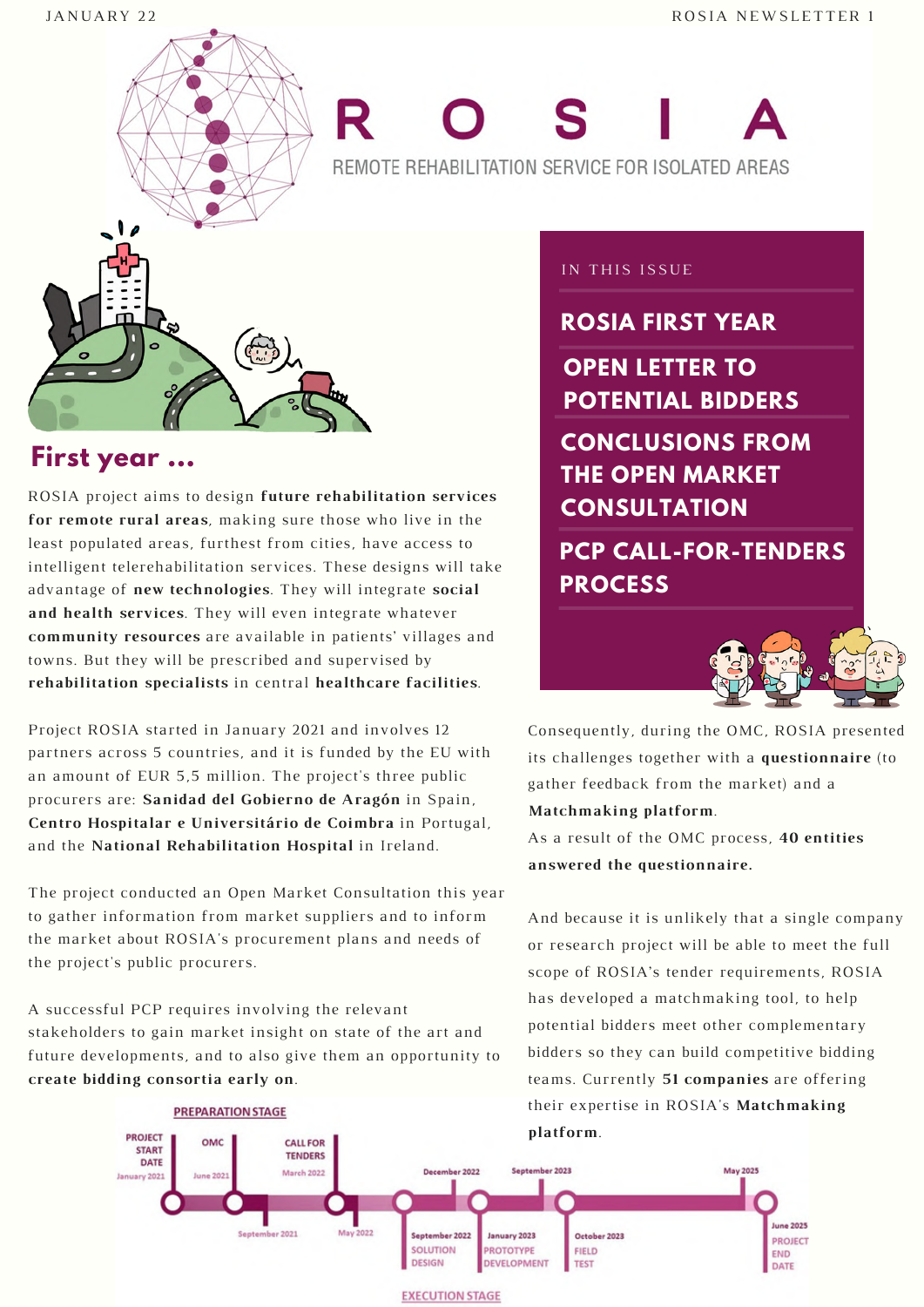#### **Open letter to potential bidders**

#### *By Sandra García Armesto Managing Di rector Instituto Aragonés de la Salud*

The three procurers participating in ROSIA are doing so because they are in urgent need of reorganizing their *rehabilitation services.*

**Rehabilitation** has a significant impact on patients' lives and on their medical conditions, and therefore carries elevated opportunity costs when not implemented. Yet **rehabilitation processes are a costly and convoluted item** on the budgets of health care systems, and may exert negative side effects on patients' lives when patients are forced to travel long distances to specialist rehabilitation centres (as is the case of patients living in remote and depopulated areas).

A broad deployment of telerehabilitation services can tackle these problems successfully. The **tools are already available**: devices and Apps based on state-of-the-art technologies such as virtual reality, augmented reality, gamification, depth cameras, sensors, AI, and which have been clinically proven effective in supporting telerehabilitation.

#### However, telerehabilitation is a complex process:

- **For the health care system**, it implies an **internal process of transformation** towards specificallytailored **integrated-care models**. It implies handling the transference of sensitive data and integrating a large and diverse set of digital therapeutics into their own ICT systems.
- **For the developer**, fragmented care models, lack of prescribed procedures, and the diversity of ICT health systems to integrate mean the **costs of development are prohibitive**.

In this stand-off, a PCP process, where public procurers work in direct collaboration with the research capacity of the market, is in a unique position to **unlock the situation**.

#### ROSIA PCP IS WILLING TO UNLOCK THE **TELEREHABILITATION MARKET BY** PURCHASING THE DEVELOPMENT OF A **TECHNOLOGICAL INNOVATION ECOSYSTEM, ENABLING SERVICE** PROVIDERS TO PROVIDE **TELEREHABILITATION, AND SELF-MANAGEMENT & SELF-CARE OF REHABILITATION AT HOME, AT SCALE.**

The ecosystem's design should enable the flexible implementation of a **value-based** and **integratedcare** model, enable data driven intervention and the seamless integration of third-party solutions. We propose that the **ROSIA Innovation Ecosystem** be composed of **three core elements** that the 3 buyers can share.

#### **ROSIA OPEN CATALOGUE**

**A** menu of evidence-based safe certified ICT solutions and services to be prescribed by a care team. All these services will allow the seamless sharing of clinical data with patients' consent.

#### **ROSIA DEVELOPER**

The development of architecture and layer for developers with open API's & governance tools to facilitate apps and services that uniformly can plug into the diverse backends of the buyer's regional infrastructures. We expect this to be defined as interoperable APIs, which will allow building up solutions based on existing modules and will aid existing research projects in becoming market solutions.

#### **ROSIA OPEN PLATFORM**

An agile open cloud-native platform to host shared services, communication, and manage e.g., Integrated Clinical Care Pathway builders, ePROM/ePROM protocol editor, data sharing, consent, login, business logic and other core shared services.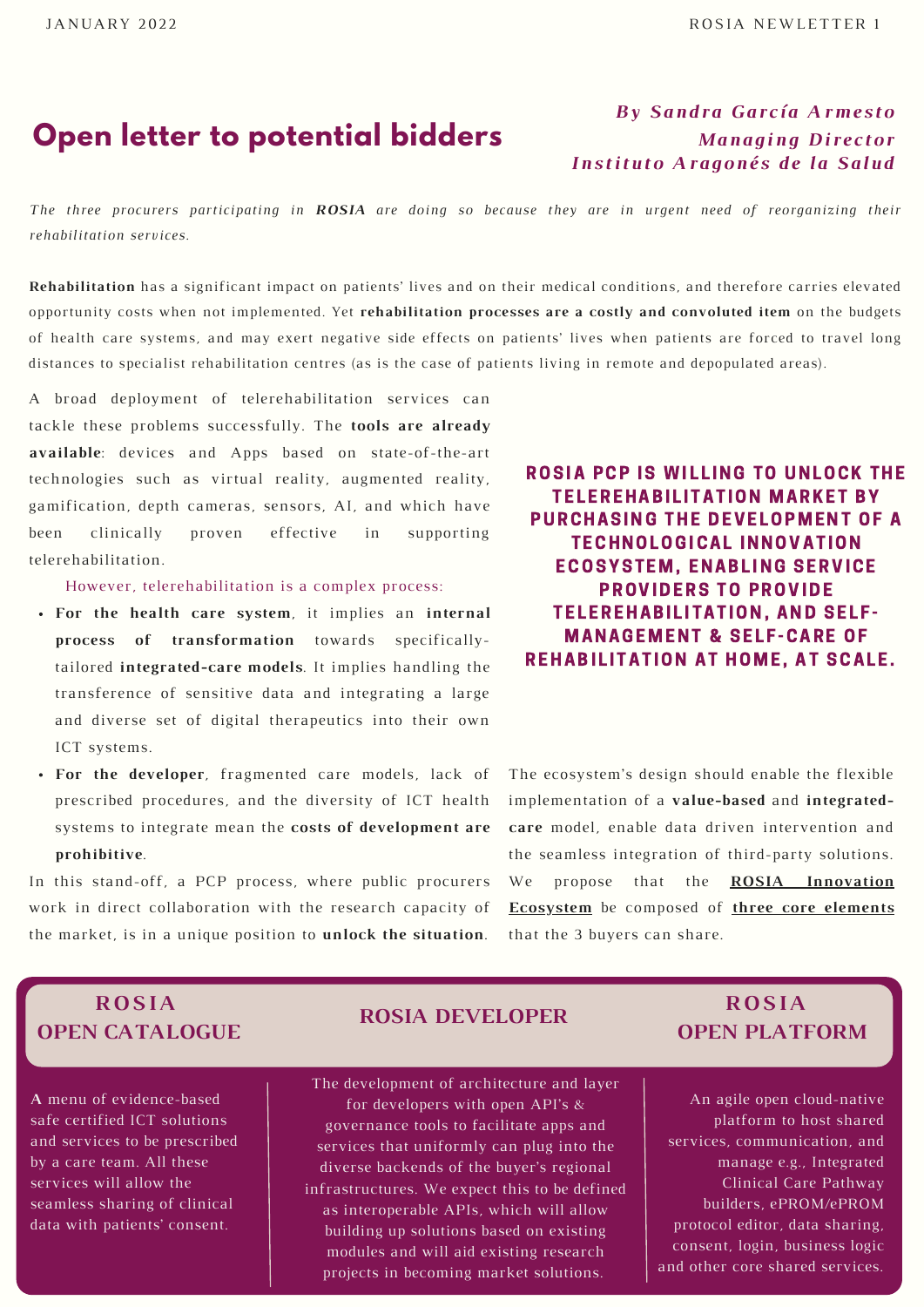

# **Conclusions from ROSIA's Open Market Consultation**

*In preparation of the project's call for tenders, an Open Market Consultation (OMC) with potential tenderers was launched to obtain the views of the market about ROSIA scope, and to facilitate consortia development. This report summarizes the result of the ROSIA Pre-Commercial Procurement project (ROSIA-PCP) Open Market Consultation (OMC) process.*

The main objectives for the OMC process were:

- ·To **encourage** possible suppliers to participate in ROSIA OMC and future PCP
- To inform them about ROSIA PCP opportunities and processes.
- ·To **open a dialogue** between the ROSIA consortium and the market about scope, budget, functionalities, requirements, business model, IPR and additional requirements of the future PCP.
- ·To **gather information** from market suppliers.
- ·To **facilitate matchmaking** among suppliers.

**ROSIA OMC** was launched on July 12th, 2021 and remained open until September 3rd, 2021. For this phase, different actions were designed to maximise options for companies to send valuable information prior to the tendering phase. All identified suppliers for ROSIA-PCP were encouraged to **fill in an online questionnaire**; ROSIA webpage included an specific **Question & Answers section** for OMC participants; a **matchmaking** tool was created on the ROSIA webpage to encourage collaboration between potential joint bidders and several **bilateral meetings** were held with selected companies to deepen the information provided.

In parallel, a powerful dissemination strategy was designed and launched through multiple channels and social networks, promoting participation in the consultation and the dissemination impact of the ROSIA-PCP project.

| <b>Portugal</b>    | 13             | <b>Private Companies</b>    |
|--------------------|----------------|-----------------------------|
| Spain              | 11             | <b>Startup</b>              |
| <b>Ireland</b>     | $\overline{4}$ | <b>Technological Center</b> |
| Italy              | 3              | <b>Research Center</b>      |
| <b>USA</b>         | $\overline{2}$ | <b>Consortium</b>           |
| Germany            | $\overline{2}$ | <b>Non-profit</b>           |
| Amsterdan          | $\mathbf{1}$   |                             |
| <b>Denmark</b>     | 1              | Large                       |
| <b>Sverige</b>     | $\mathbf 1$    | <b>Medium</b>               |
| <b>Switzerland</b> | 1              | <b>Small</b>                |
| <b>UK</b>          | $\mathbf{1}$   | <b>Micro</b>                |

As a result of the OMC process, 40 entities answered the questionnaire. Companies represent 11 different countries and vary in type of organizations and company size.

# **MATCHMAKING PLATFORM**

As the main conclusion and according to the information received, it was confirmed that none of the participating entities have all-in-one solutions ready that can be adapted and customized to our context. They need to team up.

[WWW.ROSIA-PCP.EU/MATCHMAKING](http://www.rosia-pcp.eu/MATCHMAKING)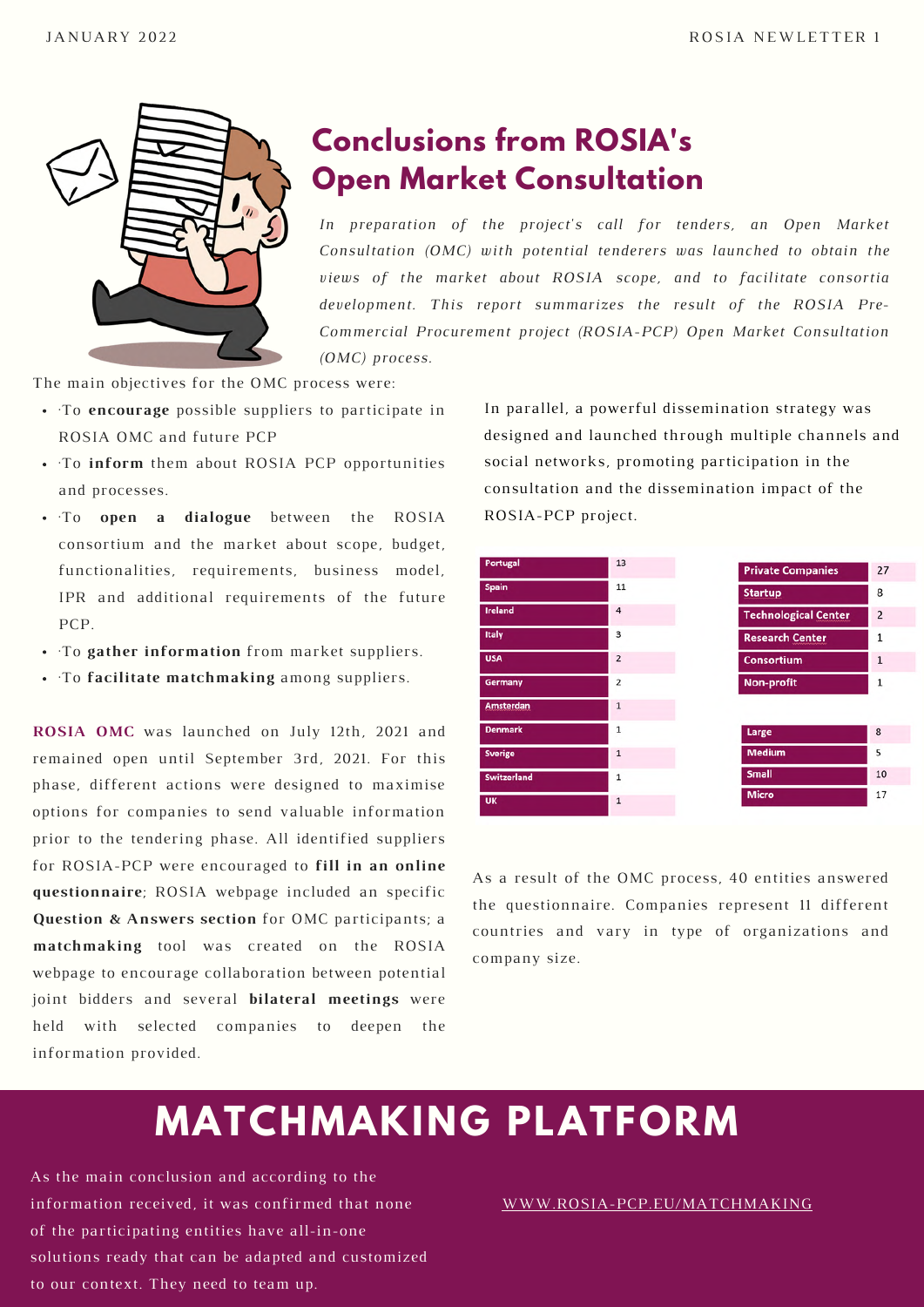# **Conclusion #1**

**ROSIA** Consortium is looking for **all-in-one solutions** that require the involvement of different roles:

**Service providers**: Beyond the health services 1.

integrated in the portfolio of the 3 purchasers and which will be part of ROSIA, other services are required, such as IT assistance and maintenance to install and upkeep the necessary IT resources in patients' homes, or motivational support in monitoring the various prescribed activities...

- **Open platform providers** 2.
- Innovative **application and device** developers to 3. make up ROSIA's catalogue of applications.
- **Systems integrators**, who can facilitate integrations 4. between roles 2 and 3
- **Project coordinators** 5.

There are few companies that can play all of these roles, so joint participations between different companies is essential. It would be advisable for the possible

#### *About Technology Readiness*

*Levels (TRL)*

Considering the solution to ROSIA's challenges as a comprehensive one, it is foreseen that the project will start with a TRL level of 5-6 and end at TRL 8-9. However, some applications/devices, integrated in the solution, could have a higher initial TRL. In these cases, the innovation would be generated:

- 1. By removing barriers in market development: existing innovative-disruptive high tech solutions for telerehabilitation at home can't be integrated in the common general practice of public health care providers since they are not connected, rather standalone, isolated, disease specific solutions and usually not integrated into existing care workflows or health system infrastructures.
- From the ability of the **ROSIA ecosystem** to allow 2. flexible and easy data exchanges from any certified health device/application that may exist in 5 years, improving remote rehabilitation services provided.

### *About Understanding/Awareness of ROSIA Project and Scope*

partnerships to be set up before the tender is published, as the deadline for submitting proposals is expected to be around two months after publication.

This can be a major barrier to participating in ROSIA, and it needs to be addressed. ROSIA's matchmaking tool was designed for this purpose and 51 companies have already registered in it.

In view of **facilitating the participation of developers** for **ROSIA's ecosystem** (ROSIA Open Platform, ROSIA developer, and ROSIA catalogue) during the first and second phases of the PCP process, **we have decided not to limit subcontracting**, as this will allow companies that manufacture specific telerehabilitation devices and services to join the process in its third phase, without requiring having agreed to in earlier stages.

#### **Conclusion #2** 1. 2.

- From the **utilization of certain applications and** 3. **devices** for different uses than their initial purposes by integration of SDKs suppliers into a dynamic integrated telerehabilitation care model for supported self-management
- 4. By a **value based model** for business and long term sustainability.

On the other hand, given that **interoperability with devices is evolving so much** and so fast, it would be possible to introduce the possibility in the tender to include some elements of the proposals to be submitted with a lower TRL, in such a way that would allow some **very novel developments in ROSIA** that would generate relevant competitive advantages even if they are more risky (e.g. testing federating learning to share device information...).

# **RECOMMENDATIONS FOR FUTURE TENDER**

The solution to ROSIA's challenges will be composed by different elements at a various TRLs. With independence of TRL, the integrated solutions must demonstrate reliability for field testing with final end users.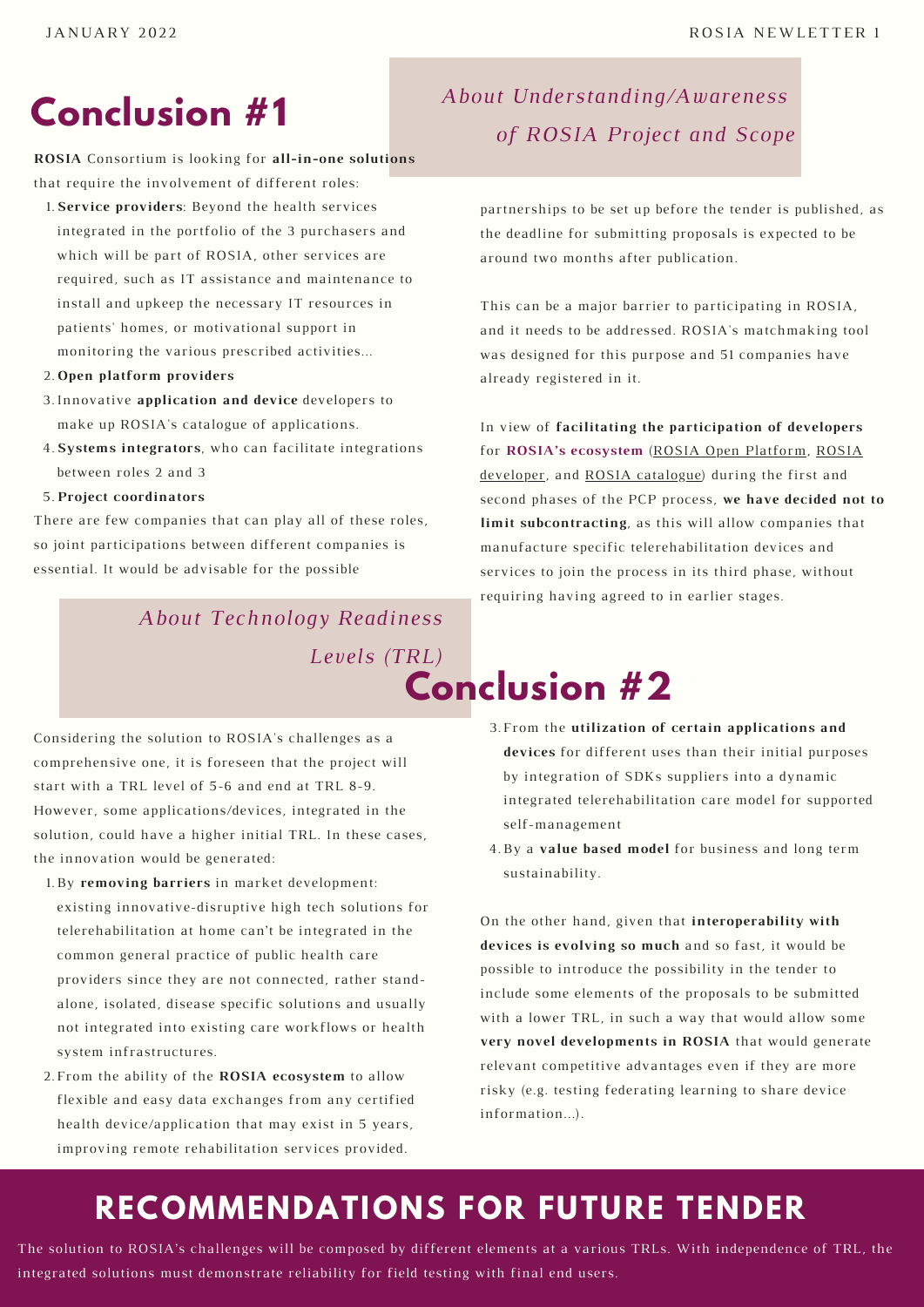# **Conclusion #3** *About Technical Elements*

**Open platform** is a trusted layer where services can share data, analytics and targeted interventions can be developed. During the OMC process the multidisciplinary technical team has confirmed that ROSIA's open platform concept is in line with the generally accepted concept for such a platform by the market. Its most **relevant aspects** are:

- **ease of use**
- **flexibility**
- many integrations as possible **interoperability** with applications and devices is achieved through non-proprietary APIs that enable as
- adoption of most known interoperability **standards** like HL7, DICOM and IEEE 11073, among others, for achieving data, sharing, data curation and data alignment Governance

# **Conclusion #5**

Some, but not all, of the applications and devices presented in the OMC **comply with all European legal requirements for medical devices.**

The ROSIA project should contribute to their achievement through the definition and implementation of **ROSIA Certification Process**, aligned with the Medical Devices directive. This process could include technical aspects (such as security or usability), legal aspects (compliance with data protection) and others such as scientific evidence supporting the real impact of those devices.

It would be interesting to consider the use of technologies that ensure **transparency** and **traceability** of the process, in order to build trust among potential participants in the ROSIA ecosystem.

# **Conclusion #4**

**Integration with public health care IT systems** is often complex. In the case of **ROSIA**, three health systems from three different countries are involved, which increases the complexity enormously.

For this reason, the Consortium has planned to include in the tender **the development of a sandbox** that will allow, during the project execution, to make available a minimum set of data to be provided by the health care systems of the three procurers and some solution for the needs of information flow to implement integrated care models. Of course, this sandbox must be complemented by the **essential requirement,** as detailed in the tender documents, that the solutions presented will comply with certain integration standards, in order to ensure real integration with health care IT systems in the future. This readiness for integration will be tested during the execution.

Companies offering open platforms who participated in the bilateral meetings identified **integration with the health/social IT systems as a high barrier** to enter the competition, and were very supportive of implementing a sandbox solution instead.

Company developers of **agile cloud native open platforms** made clear that workshops with the IT departments of all procurers will be needed for the full development and integration of solutions.

# **RECOMMENDATIONS FOR THE CALL FOR TENDERS**

- ·ROSIA will seek to include the elements of the open platform listed in Conclusion #3 in the tender documentation.
- ·ROSIA will consider not restricting the type of architecture proposed in the tender to allow for alternative approaches to be suggested for the open platform architecture.
- ROSIA will include in the tender the possibility of developing a sandbox during the execution of the project and will specify the integration standards required.
- ·ROSIA should ask for the implementation of a ROSIA Certification Process, aligned with the Medical Devices directive, for applications and devices included in the ROSIA catalogue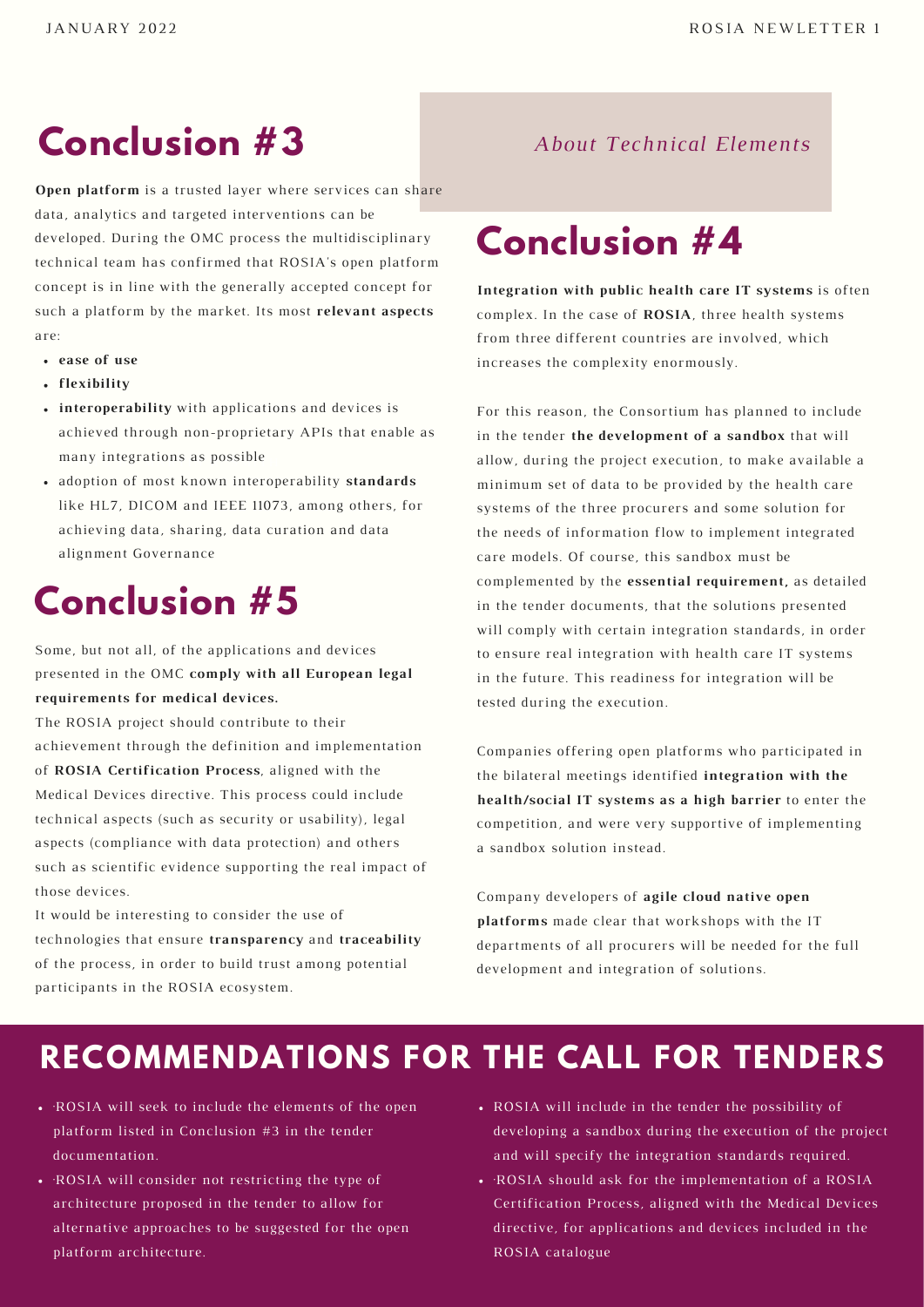#### **PCP CALL-FOR-TENDERS PROCESS**

PCPs are tools that have been developed to address situations where **public institutions are looking for radical innovative R&D initiatives** for which there are typically no solutions in the market yet.

ROSIA PCP's call for tenders will be launched from March to May, specifying the project's challenges. Then **competing providers will have different ideas** as solutions to the challenges posed. And because no R&D has been carried out on any of these solutions yet, there is no proof as to which of them would best meet the procurers' needs. A PCP process therefore awards R&D contracts to several competing bidders at the same time, so as to be able to compare the different approaches to the challenges posed in real time.



The R&D phases of a PCP process are three: (i) **solution design**, (ii) **prototype development**, and (iii) **Validation (testing)** of a limited set of 'first' products or services. At the end of each phase, solutions are evaluated and, through a gradual process of elimination, that which better meets the challenges posed is identified. This system allows successful contractors to improve their designs based on the feedback received from the procurers at the end of each phase. The phased approach, with growing contract size per phase, also gives smaller companies a chance to participate, as they are enabled to grow their business gradually.



**ROSIA PCP: DATES AND BUDGET OF EACH PHASE**